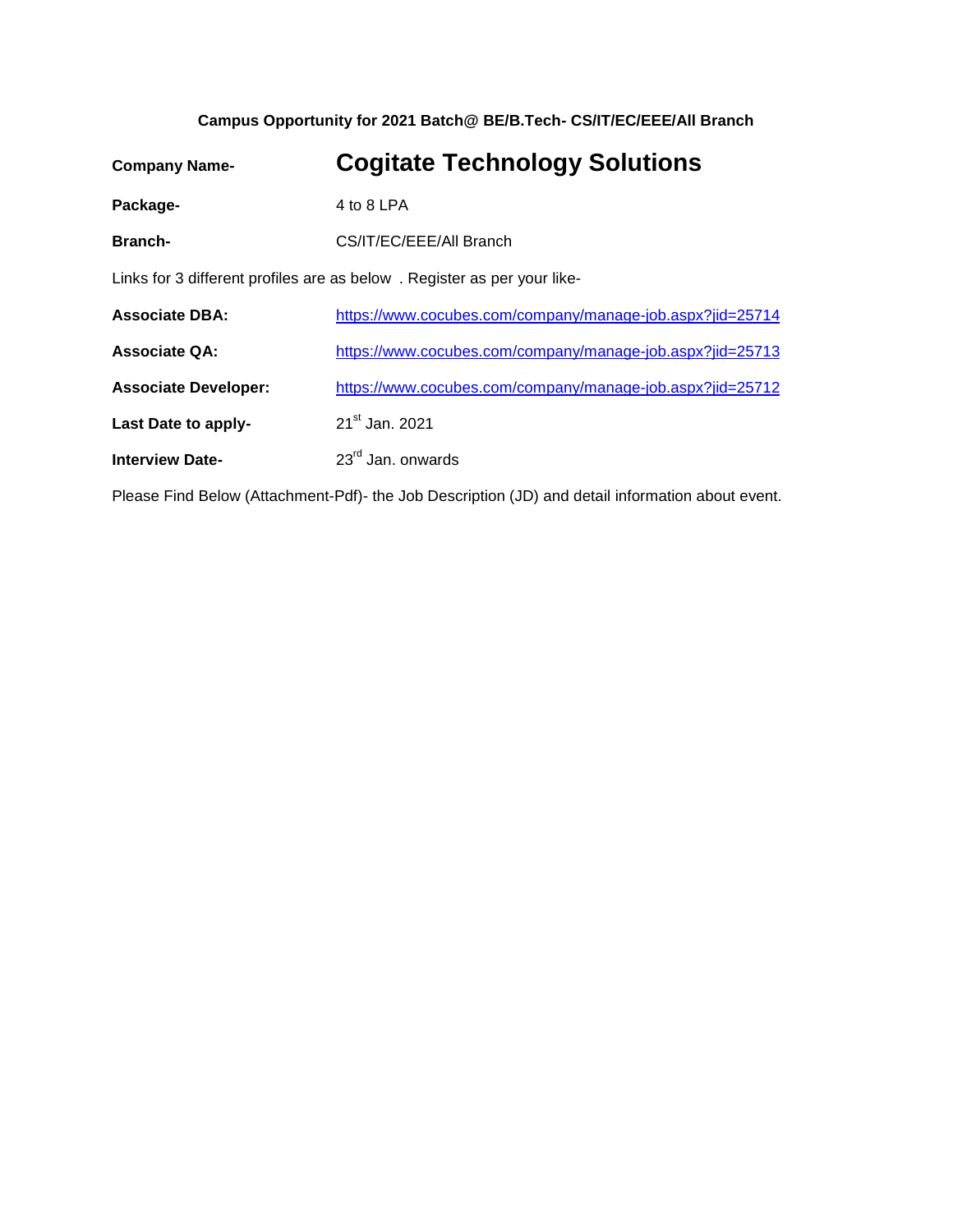Dear Patron,

Greetings from Aon!

Opportunity for 2021 Batch!

| <b>About Company:</b>                             | Strictly for those who Love & Live Technology<br>Digital Insurance, Mobility, Analytics, Customer Engagement<br>These are some of our key focus areas for coming years as we<br>continue to innovate the insurance industry of the United States with<br>our technology products. We are Cogitate Technology Solutions,<br>insurance technology provider from Atlanta, Georgia. We create<br>business advantage for insurance companies with our innovative<br>and transformative digital technology offerings.<br>Cogitate combines 50 Years of insurance knowledge with superior<br>technology talent to create futuristic software products and empower<br>insurance providers to become even more competitive and remain<br>relevant as they continue to grow their business. Cogitate's easy-to-<br>use, cost effective web and mobility products are successfully<br>helping Insurance Carriers, MGAs & Retail Agents to create the<br>digital footprints for their businesses.<br>Since our inception, we have successfully developed and<br>implemented several highly advanced digital technology products to<br>serve various segments of the insurance distribution value chain.<br>Our customers include insurance carriers, MGAs & wholesale<br>insurance brokers and independent retail agents. We are proud to<br>be associated with global insurance companies including - Munich<br>Re (World's 2nd largest re-insurance company), RPS (Top ranked<br>MGA in US), Brown & Brown (One of the world's largest insurance<br>intermediaries).<br>Website: https://www.cogitate.us/about-us.html<br>LinkedIn: https://in.linkedin.com/company/cogitate-technology-<br>solutions |  |  |  |
|---------------------------------------------------|---------------------------------------------------------------------------------------------------------------------------------------------------------------------------------------------------------------------------------------------------------------------------------------------------------------------------------------------------------------------------------------------------------------------------------------------------------------------------------------------------------------------------------------------------------------------------------------------------------------------------------------------------------------------------------------------------------------------------------------------------------------------------------------------------------------------------------------------------------------------------------------------------------------------------------------------------------------------------------------------------------------------------------------------------------------------------------------------------------------------------------------------------------------------------------------------------------------------------------------------------------------------------------------------------------------------------------------------------------------------------------------------------------------------------------------------------------------------------------------------------------------------------------------------------------------------------------------------------------------------------------------------------------------------------------------------|--|--|--|
| <b>Preferable Regions to</b><br><b>Hire from:</b> | Maharashtra, Chhattisgarh, Gujarat, Madhya Pradesh                                                                                                                                                                                                                                                                                                                                                                                                                                                                                                                                                                                                                                                                                                                                                                                                                                                                                                                                                                                                                                                                                                                                                                                                                                                                                                                                                                                                                                                                                                                                                                                                                                          |  |  |  |
| <b>Target Degree and</b><br><b>Branch:</b>        | Associate DBA: All<br>Associate QA: All<br>Associate Developer: CS/IT/EE/EC/EEE                                                                                                                                                                                                                                                                                                                                                                                                                                                                                                                                                                                                                                                                                                                                                                                                                                                                                                                                                                                                                                                                                                                                                                                                                                                                                                                                                                                                                                                                                                                                                                                                             |  |  |  |
| <b>Batch:</b>                                     | 2021                                                                                                                                                                                                                                                                                                                                                                                                                                                                                                                                                                                                                                                                                                                                                                                                                                                                                                                                                                                                                                                                                                                                                                                                                                                                                                                                                                                                                                                                                                                                                                                                                                                                                        |  |  |  |
| <b>Salary Bifurcation</b><br>(Fixed + Variable)   | Associate DBA: 4 LPA to 7 LPA depending upon the performance<br>of the candidates during the interview<br>Associate QA: 3 LPA to 6 LPA depending upon the performance<br>$\bullet$<br>of the candidates during the interview<br>Associate Developer: 4 LPA to 8 LPA depending upon the<br>$\bullet$<br>performance of the candidates during the interview +<br>performance-related incentives                                                                                                                                                                                                                                                                                                                                                                                                                                                                                                                                                                                                                                                                                                                                                                                                                                                                                                                                                                                                                                                                                                                                                                                                                                                                                               |  |  |  |
| <b>Designation:</b>                               | Associate DBA<br>$\bullet$<br>Associate QA                                                                                                                                                                                                                                                                                                                                                                                                                                                                                                                                                                                                                                                                                                                                                                                                                                                                                                                                                                                                                                                                                                                                                                                                                                                                                                                                                                                                                                                                                                                                                                                                                                                  |  |  |  |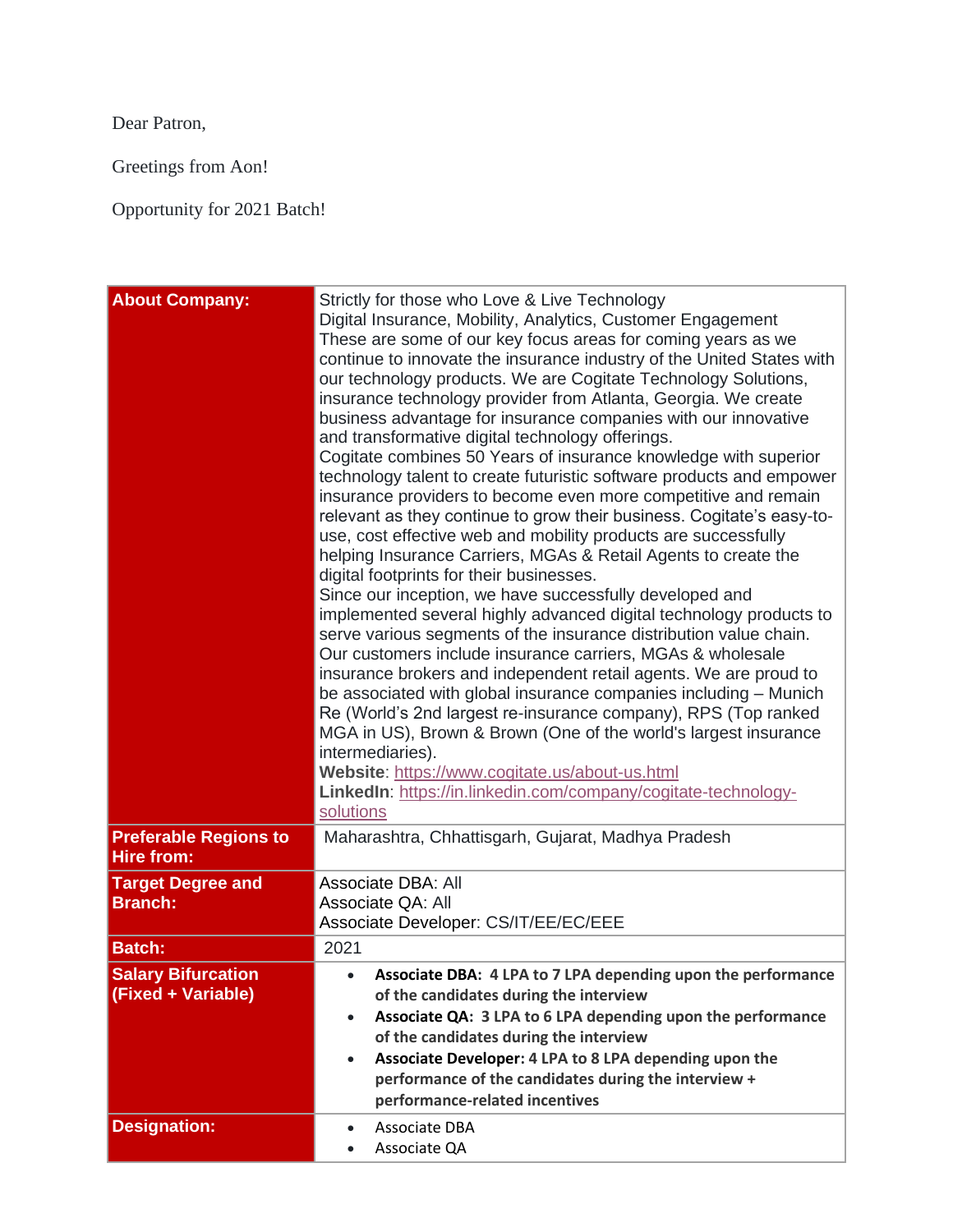|                                              | Associate Developer                                                                                                                                                                                                                                 |  |  |  |
|----------------------------------------------|-----------------------------------------------------------------------------------------------------------------------------------------------------------------------------------------------------------------------------------------------------|--|--|--|
| <b>Roles and</b><br><b>Responsibilities:</b> | For Associate DBA:                                                                                                                                                                                                                                  |  |  |  |
|                                              | • Install and maintain SQL database servers                                                                                                                                                                                                         |  |  |  |
|                                              | • Diagnose and troubleshoot database errors                                                                                                                                                                                                         |  |  |  |
|                                              | • Set and maintain database standards                                                                                                                                                                                                               |  |  |  |
|                                              | • Manage database access                                                                                                                                                                                                                            |  |  |  |
|                                              | • Performance tuning of database systems                                                                                                                                                                                                            |  |  |  |
|                                              | • Database Storage Space Monitoring and capacity planning                                                                                                                                                                                           |  |  |  |
|                                              | • Data migration, database backup and recovery                                                                                                                                                                                                      |  |  |  |
|                                              | • Create automation for repeating database tasks                                                                                                                                                                                                    |  |  |  |
|                                              | • Be available for on-call support as needed                                                                                                                                                                                                        |  |  |  |
|                                              | For Associate QA:                                                                                                                                                                                                                                   |  |  |  |
|                                              | • Testing                                                                                                                                                                                                                                           |  |  |  |
|                                              | • Test documentation                                                                                                                                                                                                                                |  |  |  |
|                                              | • Reporting                                                                                                                                                                                                                                         |  |  |  |
|                                              | • Requirement analysis                                                                                                                                                                                                                              |  |  |  |
|                                              |                                                                                                                                                                                                                                                     |  |  |  |
|                                              | For Associate Developer:                                                                                                                                                                                                                            |  |  |  |
|                                              | • If selected, you will be working on highly advanced<br>digital technology products for leading insurance providers<br>in US. The major projects include Digital Insurance,<br>Mobility, Business Intelligence, Claims and Fraud Analytics<br>etc. |  |  |  |
|                                              | • Technologies: .Net, Android, iOS, Hybrid Technologies,<br>Angular JS                                                                                                                                                                              |  |  |  |
| <b>Joining Locations:</b>                    | Mumbai (Work from Home as of now but candidate needs to<br>relocate once COVID situations are better. Leaves will also be<br>provided for their exams)                                                                                              |  |  |  |
| <b>Joining Period:</b>                       | Immediate (Candidates from only those colleges need to apply<br>who have the provision of internship during their final                                                                                                                             |  |  |  |